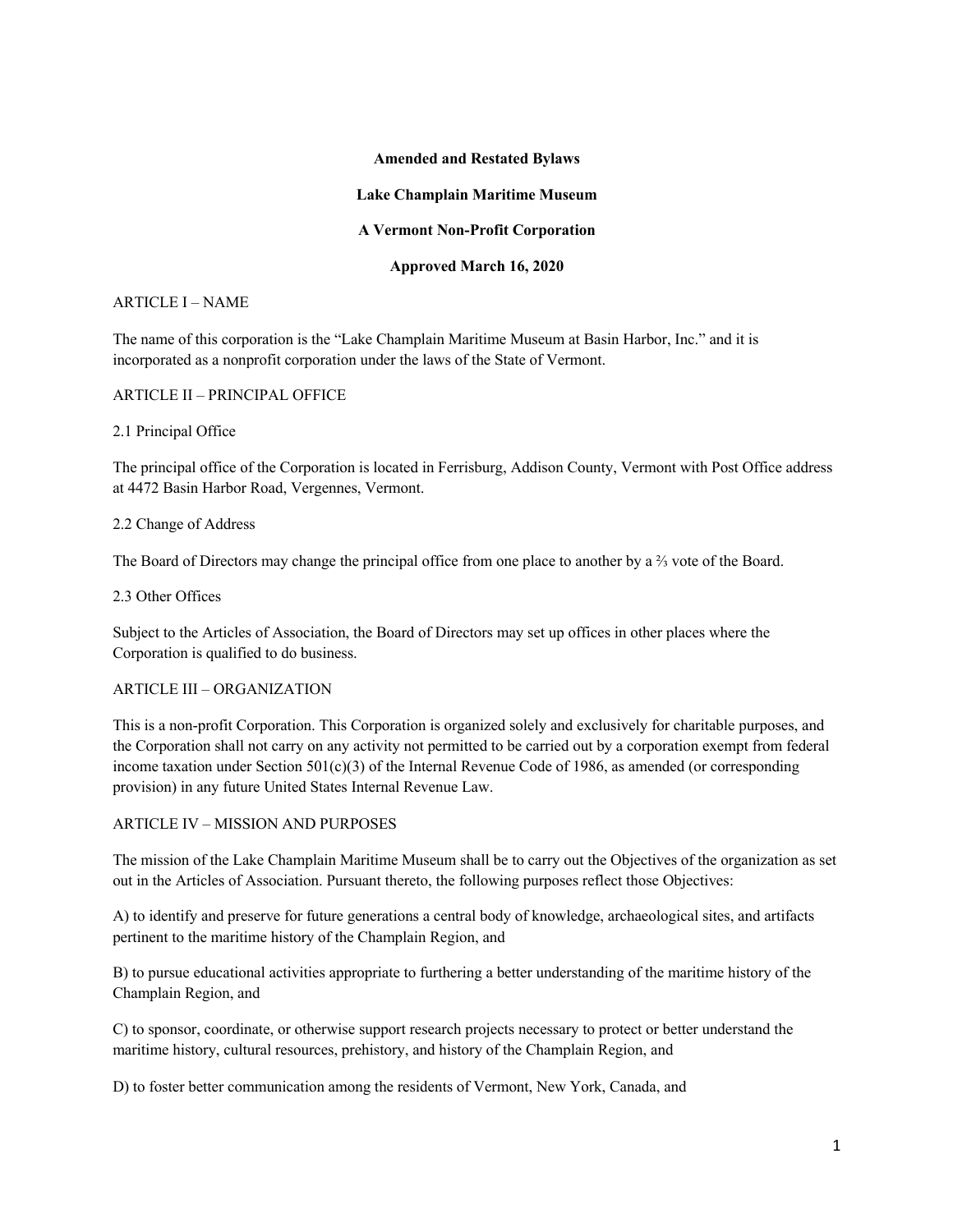elsewhere concerning the appropriate techniques for recovering and preserving maritime sites and artifacts, and

E) to create, and maintain a facility for the interpretation, conservation, and exhibition of related data and artifacts, and

F) to provide programs and publications about the activities of the Museum, and

G) to promote use of conservation laboratories by those in maritime recovery operations, and to promote creation of a conservation laboratory in the Champlain Region.

# ARTICLE V – DIRECTORS

#### 5.1 Board of Directors

It shall be the responsibility of the Board of Directors to ensure that the purposes of the Corporation are carried out as set forth in these Bylaws consistent with the laws of the State of Vermont that pertain to not for profit organizations. The property and affairs of the Museum shall be under the exclusive governance of the Board. The Board shall oversee the long-range plans and policies of the Museum and shall oversee the Executive Director(s).

#### 5.2 Election and Term of Board of Directors

The Board at the Annual Meeting, or any duly notified Board meeting, shall vote upon election of members of the Board as presented by the Governance Committee. The Governance Committee shall seek to ensure that at least one member of the Board, and preferably the chair, shall be the nominee of Beach Properties, Inc., in which case said chair shall not be subject to the term limitation of section 6.1.

The term of office shall be three (3) years or the expiration of the term to which he or she is elected. Terms shall be staggered so that approximately 1/3 of the membership is elected each year. A Director may be elected to a second term, but may not serve more than two, consecutive complete terms. Following a second full term Directors must remain off the Board for one full year. The Board Governance Committee may recommend that the two-term limit be extended as to any Director(s). The Board must ratify such extension.

In the case of a vacancy due to an unexpired term, the Board may (at any time) elect someone to fill said term. Such person shall be eligible to run for two (2) complete consecutive terms upon completion of the vacancy period.

#### 5.3 Number and Diversity of Board Members

The Corporation will have no less then twelve (12) and no more than twenty-two (22) Directors. In order to encourage diversity among the Board of Directors, the Board members are encouraged to recruit diverse candidates (e.g.: differing backgrounds, ages, experience, expertise, gender and race)in fields related to the Corporation's mission as it may be modified from time to time by the Board.

# 5.4 Removal of Directors and Officers from the Board

Directors and Officers may be removed from the Board without cause. Removal of a Director or Officer shall be by a two-third (2/3) majority vote of the members of the Board of Directors acting at a meeting, notice of which specifies that such removal is to be voted upon.

# 5.5 Resignation

A Director or Officer of the Board may resign by giving written notice to the Chair of the Board of Directors.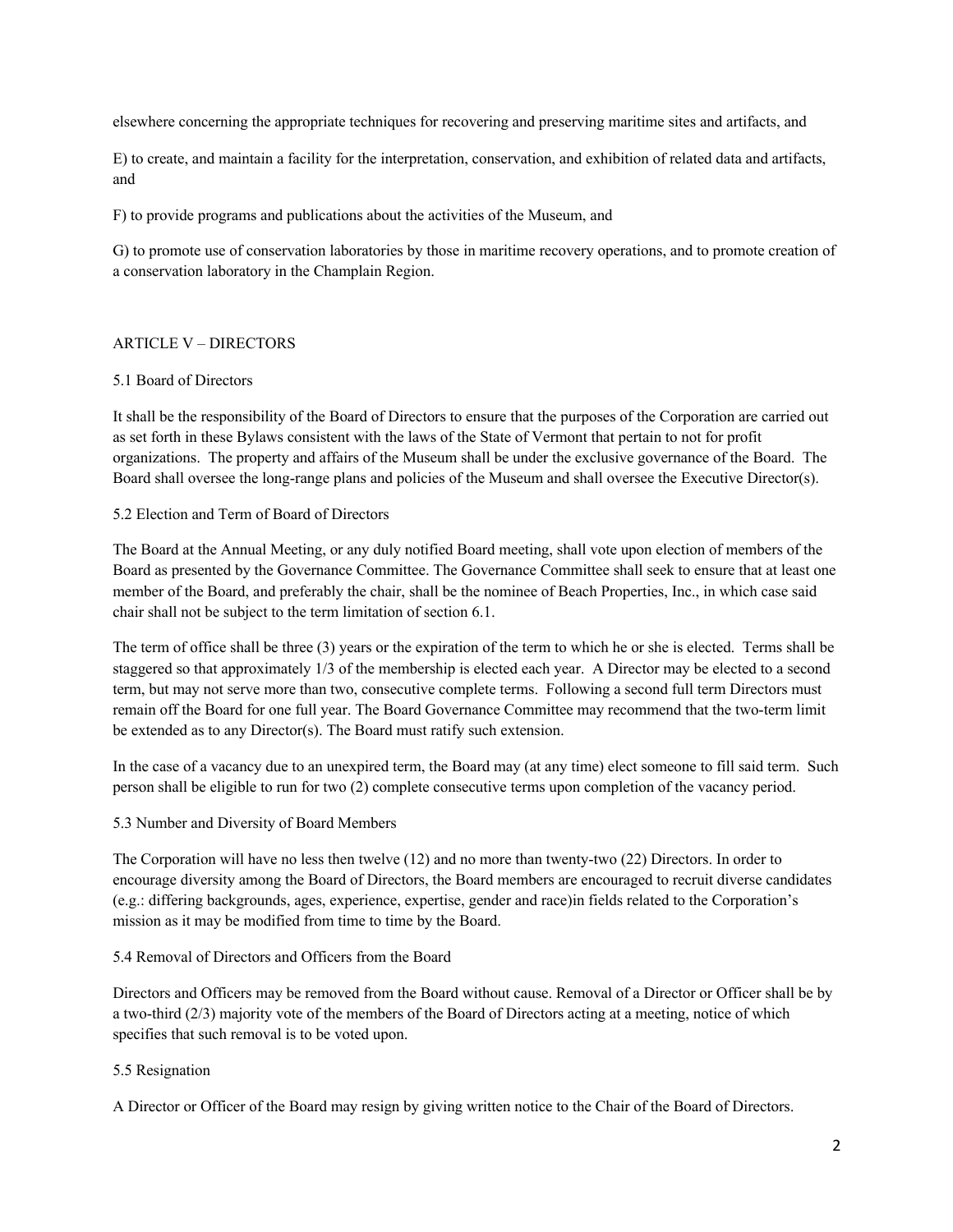#### 5.6 Pay

Board members will not be paid for their services as Directors. The Corporation may reimburse Directors for actual and necessary expenses, such as travel, materials, etc. incurred in the performance of their duties upon approval of the Board Chair.

#### 5.7 Board Attendance

Board members are expected to attend no fewer than two-thirds of the meetings held in one calendar year. Any meeting may be held by conference telephone or other electronic means. A Director who participates in a meeting in this manner shall be considered "present" at the meeting and entitled to vote.

#### 5.8 Meetings

The Chair of the Board shall provide notice of any Board of Directors meeting to all Board members no later than seven days prior to the meeting. A majority of the Board of Directors shall constitute a quorum for the transaction of business. Meetings shall be run according to Robert's Rules of Order.

The Board shall hold regular meetings at least four times per year. In lieu of notice, the Board at the Annual Meeting may establish a calendar of dates for the regular Board meetings. Other special Board meetings may be held as necessary. Notice of special meetings shall be sent out by the Secretary or Chair or their delegate to each Board member. Special meetings of the Board shall be called by the Chair or upon request, filed with the Secretary or Chair in writing, by one-third of the Board.

The Board will hold an Annual Meeting in the first quarter of the fiscal year to organize, select Officers, report actions of the Board from the previous year, present the annual budget, and transact other business as required. The first order of business at each Annual Meeting will be the report from the Board Governance Committee proposing the new slate of Board members to be considered by the Board for election and to appoint Directors to fill any vacancies.

# 5.9 Notice and Actions Without Meetings

In all cases where notice is required by these Bylaws, notice may be delivered no later than seven days prior to the meeting by first class mail, personal delivery, fax, or email, or electronically. To the extent permitted by law, any consent and any action required to be taken by any Director of the Corporation may be taken by means of telephonic or electronic communication devices (e.g.: electronic mail, voting by web survey, or other digital platforms). A record thereof shall be maintained by the Secretary.

Any action permitted or required by these Bylaws, or by the laws of the State of Vermont, to be taken at a meeting of Directors of the Corporation, may be taken without a meeting if a consent in writing, setting forth the action so taken, shall be signed by all the directors. Such consent shall have the same force and effect as a unanimous vote of all Directors.

# ARTICLE VI – OFFICERS

# 6.1 Officers

The Officers of the Museum shall be a Chair, Vice-Chair, Secretary, Treasurer, and other officers as the Board may from time to time determine. The Board members will elect Officers for a term of two (2) years during the Annual Meeting. The same person may hold two offices except the positions of Chair and Secretary. Officers may succeed themselves for one additional term. Should a vacancy occur, the Board may elect another eligible person to serve the unexpired portion of the term.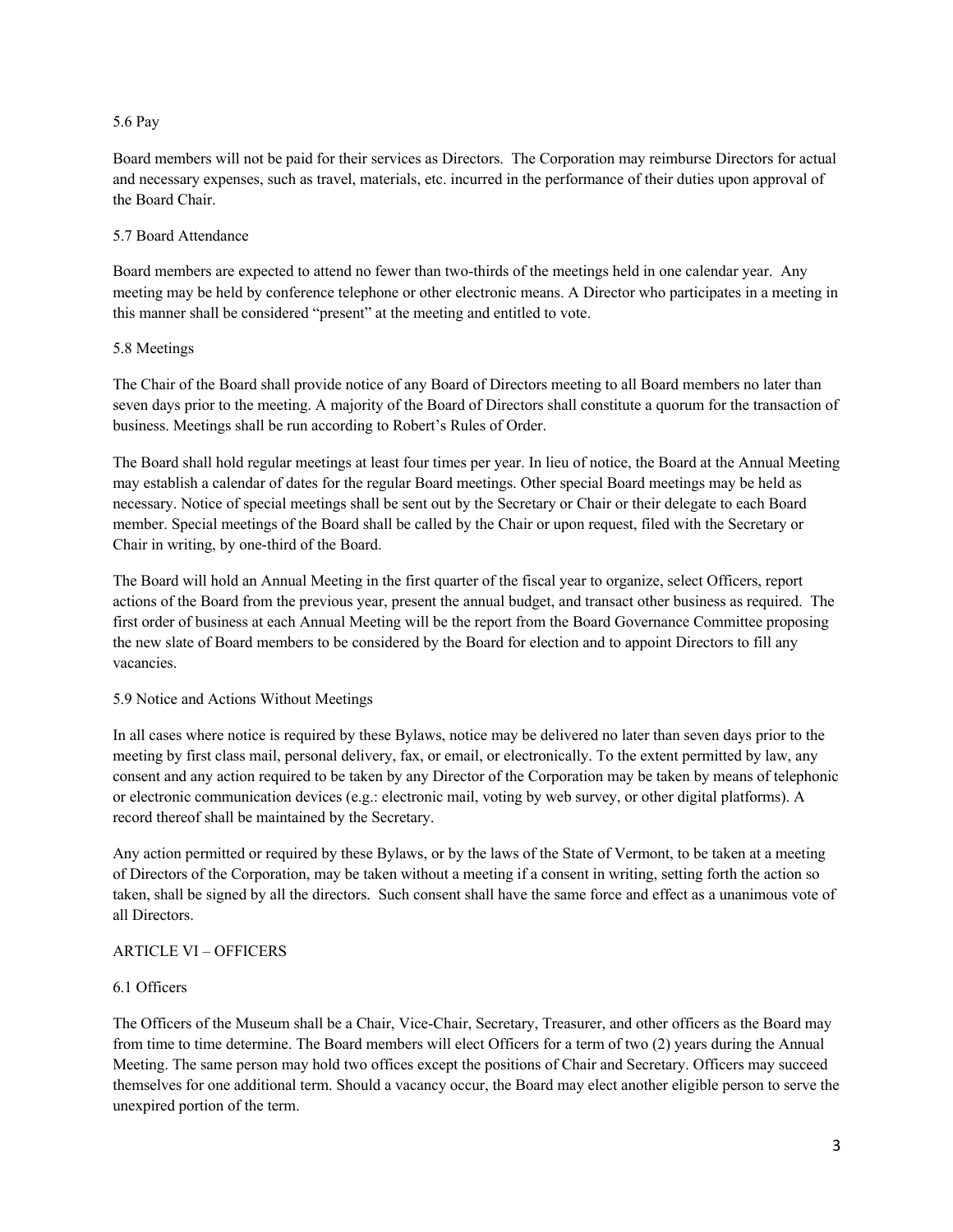#### 6.2 Chair

The Chair shall preside at all Board Meetings. The Chair shall be an ex officio member of all committees. The Chair shall serve as Chair of the Executive Committee. The Chair, shall call all meetings, and in consultation with the Executive Director(s) shall set the agenda. The Chair shall also perform other duties customarily connected with this office, or as designated by the Board of Directors. The Chair, with Board approval, shall appoint the Executive Director(s) and fill any vacancy therein. The Chair, in consultation with the Executive Committee, and following discussion with the Executive Director(s), shall propose a contract with the Executive Director(s) to the Board for approval. Annually the Chair, in consultation with the Executive Committee, shall set the goals for and perform the annual performance evaluation of the Executive Director(s).

# 6.3 Vice-Chair:

The Vice-Chair shall, in the event of the absence or disability of the Chair, assume the same powers and responsibilities as the Chair. The Vice-Chair shall perform such other duties as the Chairman and the Board may designate.

# 6.4 Secretary

The Secretary shall cause to have kept complete minutes of all meetings of the Board of Directors and shall ensure that proper notification of all meetings is given to the Directors. The Secretary shall perform such other duties as are customarily connected with the office or as designated by the Board of Directors.

# 6.5 Treasurer

The Treasurer shall make a report at each Board meeting. The Treasurer shall act as Chair of the Finance Committee. The Treasurer shall perform such general duties as are connected with this office, including financial oversight of the annual accounting review or audit.

# 6.6 Executive Director(s)

The Executive Director(s) shall be appointed by and shall serve at the will of the Board, under such terms as may be approved by the Board. The Executive Director(s) will attend Board meetings in an ex-officio capacity, without vote. The Executive Director(s) will have general charge and supervision of the affairs of the Corporation, and shall execute all duties and assume all responsibilities as set forth by the Board for that position, and shall be evaluated annually.

# ARTICLE VII -- COMMITTEES

# 7.1 Standing Committees

The Chair, with the approval of the Board or the Executive Committee may form Committees on an ad hoc basis. The Chair, with Board approval shall appoint Committee Membership and Chairs; however, the Treasurer shall be the Chair of the Finance Committee. The Standing Committees of the Board shall be:

# Executive Committee

The Executive Committee shall consist of the Officers of the Board, the Board Chair, Vice-Chair, Treasurer, Secretary and Standing Committee Chairs. The Executive Committee may act on behalf of the Corporation regarding any matter requiring action between Board meetings, unless such power may be limited by the Board. The Executive Committee may not amend the Articles of Association or Bylaws or remove the Executive Director(s).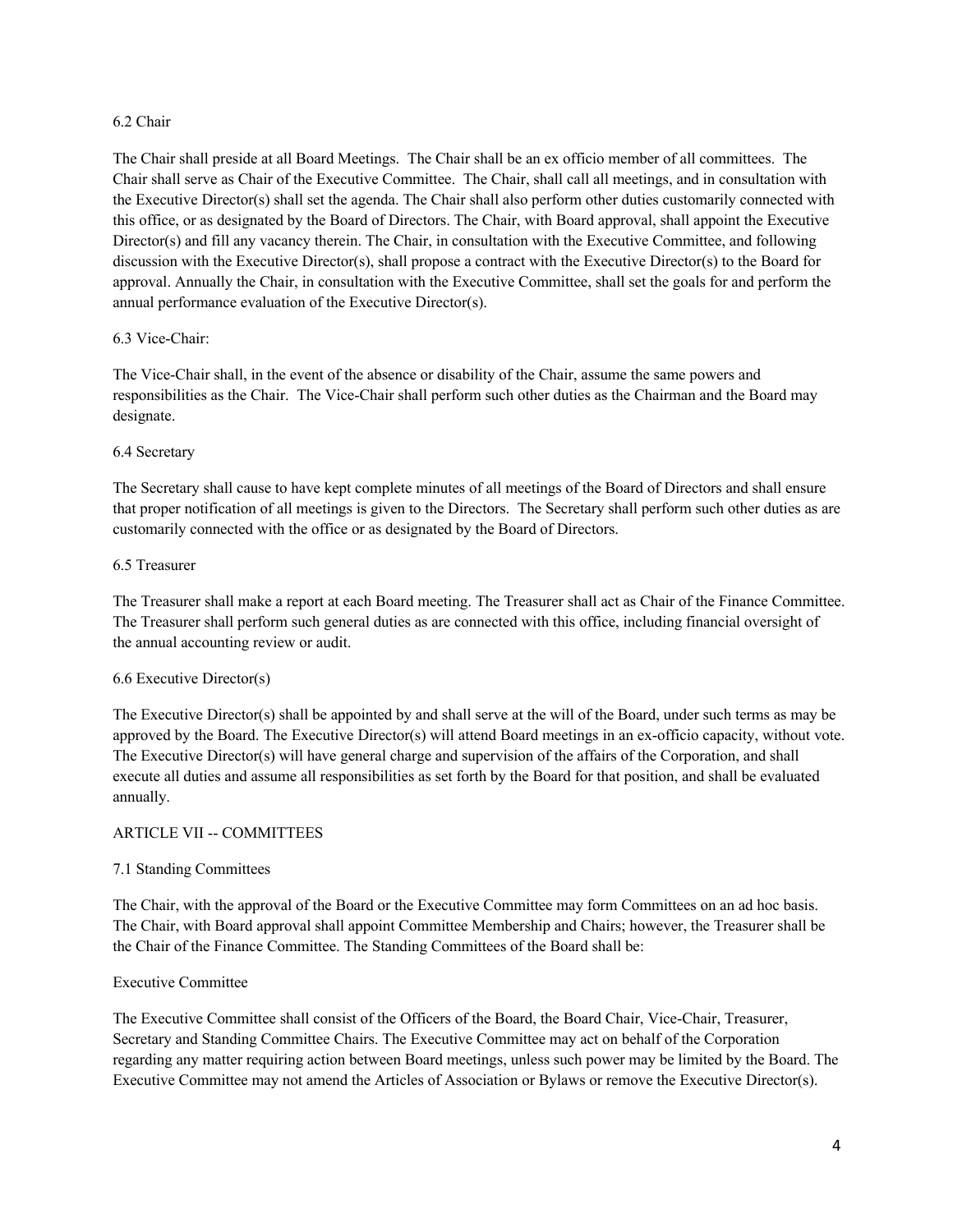The Executive Committee shall ensure compliance with Board policies and with the by-laws. It should inform the Board of any proposed amendments to the by-laws which will be voted upon at any meeting of the Board. The Executive Committee, or its designee, shall be responsible for performing the annual performance evaluation of the Executive Director(s).

# Governance Committee

The Board Governance Committee shall be responsible for overseeing the governance of the Board in order to ensure that the Board functions according to the highest ethical and professional standards. It is also responsible for identifying and recruiting potential Board members, and for presenting the slate of nominees at the Annual or any special Meeting of the Board, and for presenting candidates to fill a vacancy on the Board. This committee shall conduct an annual Board self-assessment survey, assemble results and report its findings back to the Board.

#### Finance Committee

The Finance Committee shall recommend and provide oversight of the management of the annual budget as prepared by the Executive Director(s) and oversee all financial and investment policies of the organization. The Board must approve the budget. The Finance Committee shall provide, and report to the Board.

#### Development Committee

The Development Committee shall ensure that all of the Museum's fundraising activities are performing optimally by overseeing the Museum's management of fund-raising efforts, special events, promotional materials, membership and any other activities that enhance and support the museum's operations.

#### ARTICLE VIII– Execution of Instruments

The Directors may authorize any officer or officers, agent or agents, to enter into any contract or execute and deliver any instrument in the name of and on behalf of the Corporation, and such authority may be general or confined to specific instances.

# ARTICLE IX -- LIABILITY, INSURANCE AND INDEMNIFICATION

#### 9.1 Directors' Liability

Directors are not personally liable for the Corporation's debts, or other obligations, except as otherwise provided by Vermont law.

#### 9.2. Insurance

The Corporation may acquire insurance coverage of and for the Board and Officers and employees as the Board shall determine.

# 9.3 Indemnification

The Corporation shall indemnify an individual made a party to a legal or administrative proceeding because the individual is or was a director or officer, against liability incurred in the proceeding, if the individual:

1. Conducted himself or herself in good faith; and

2. Reasonably believed, that